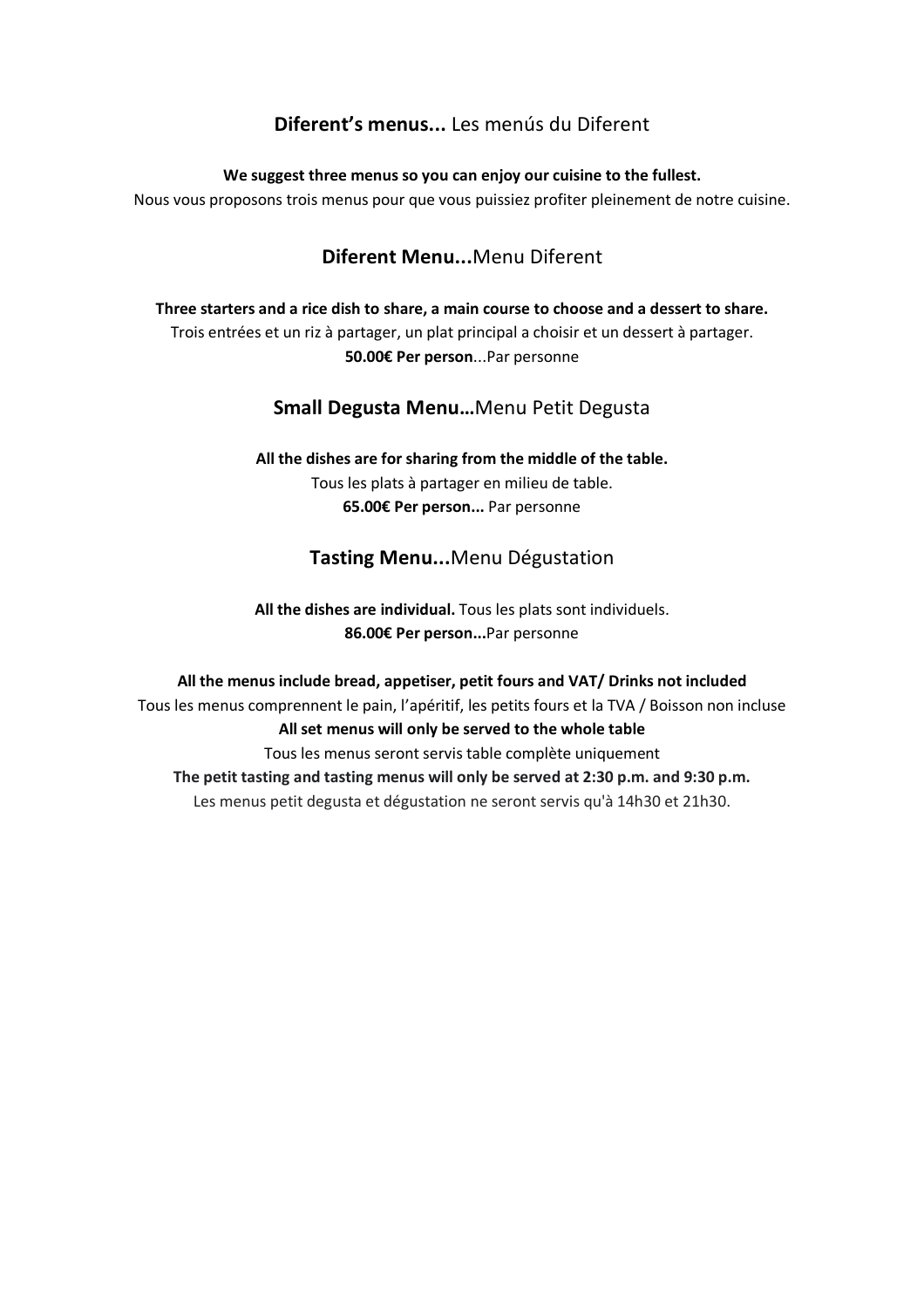### **Different Menu…**Menu Diferent

**to share** / pour partager

**Tomato conserve, cured horse mackerel, kalamata olives, basil pesto and celery slush** Tomates en conserve, saurel séché, olives kalamata, pesto de basilic et granité de céleri

**Grilled octopus, cabbage kimchi, mashed potatoes and "migas" [a breadcrumb-based dish] with La Vera red pepper**

Poulpe grillée, kimchi de chou, parmentier de pommes de terre et "migas" au poivre rouge de la Vera

**Black Angus carpaccio, honey and soya vinaigrette and mustard ice cream** Carpaccio de Black Angus, vinaigrette au miel et soya et glace à la moutarde

> **….. Black rice with baby cuttlefish and parsley allioli**

> Riz noir aux petites seiches et ailloli à la persillade

**…..**

**To choose…**À choisir

**Fresh fish of the day from Palamós market, with garnish**

Poisson de la halle aux poissons de Palamós selon le marché avec garniture

**o**

**5 Aglans chargrilled Duck Magret with roasted fruit**

Magret de canard "5 Aglans" grillé aux fruits rôtis

**To finish…**Pour finir

**Thai green coconut textures with white rum slush** Textures de noix de coco verte de Thaïlande avec granité de rhum blanc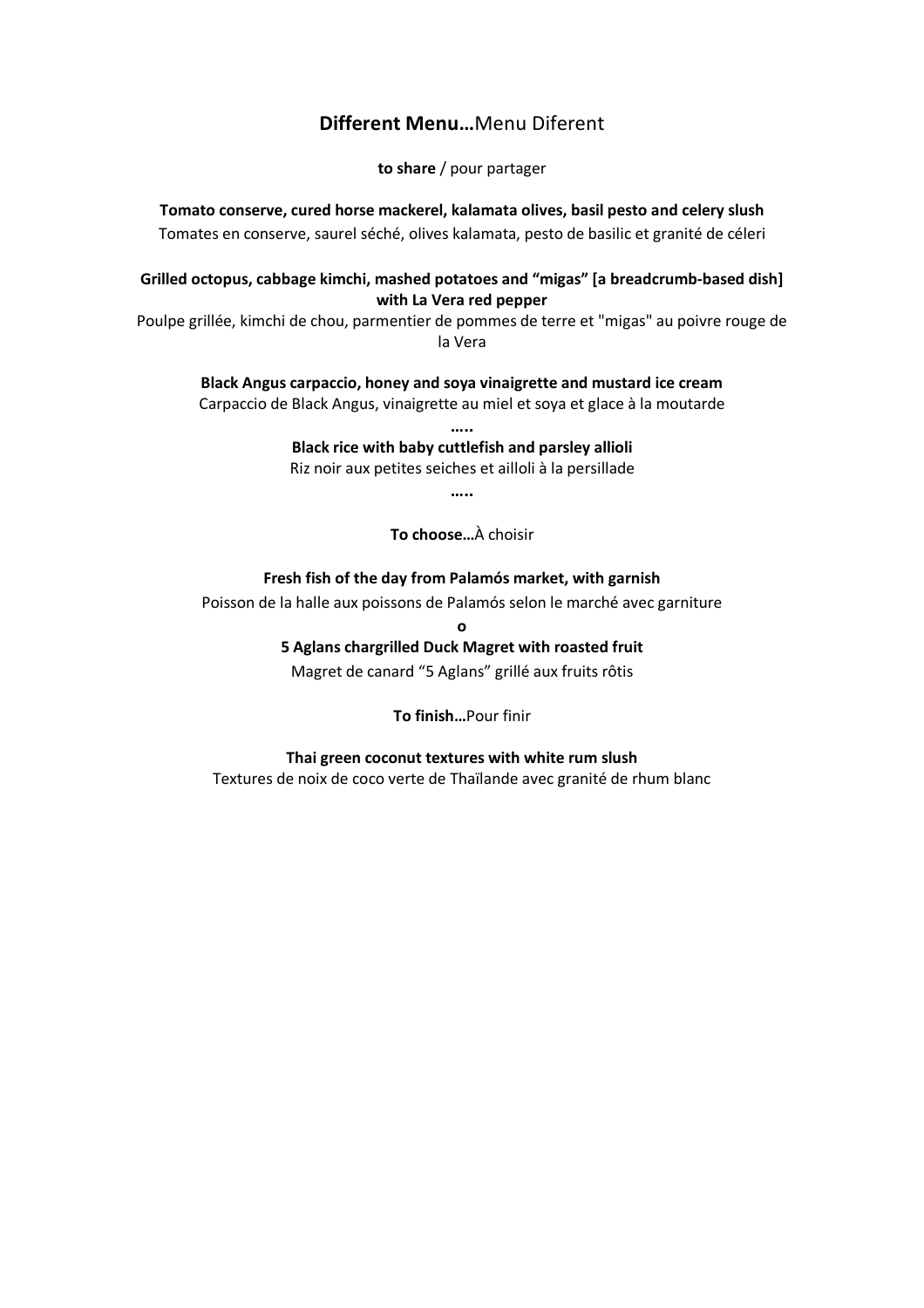### **Small Degusta Menu…***Menu Petit Degusta*

**to share** / pour partager

**Clarified cherry gazpacho with white prawns and almond ice cream** Gaspacho clarifié de cerises aux crevettes blanches et glace aux amandes

**The allotment. Sustainable fish brandade, green olive soil and baby vegetables** Le verger. Brandade de poisson durable, terre d'olives vertes et mini-légumes

**Cuttlefish noodles with bolognese, in a pil pil and chipotle sauce** Nouilles de seiche à la bolognaise, pil pil et chipotle

**Black Angus carpaccio, honey and soya vinaigrette and mustard ice cream** Carpaccio de Black Angus, vinaigrette au miel et soya et glace à la moutarde

**Flying squid rice dish with summer mushrooms and a black garlic aioli** Riz d'encornet rouge aux champignons d'été et aïoli d'ail noir

> **Lamb loin with organic vegetables from the allotment** Carré d'agneau aux légumes bio du verger

> > **Pre dessert of the day** Pré dessert du jour

**Beetroot Tatin with cheese sablé, carrot cream with vanilla, citrus ice cream and mandarin slush** crème de carottes avec vanille, glace aux agrumes et granité de mandarine